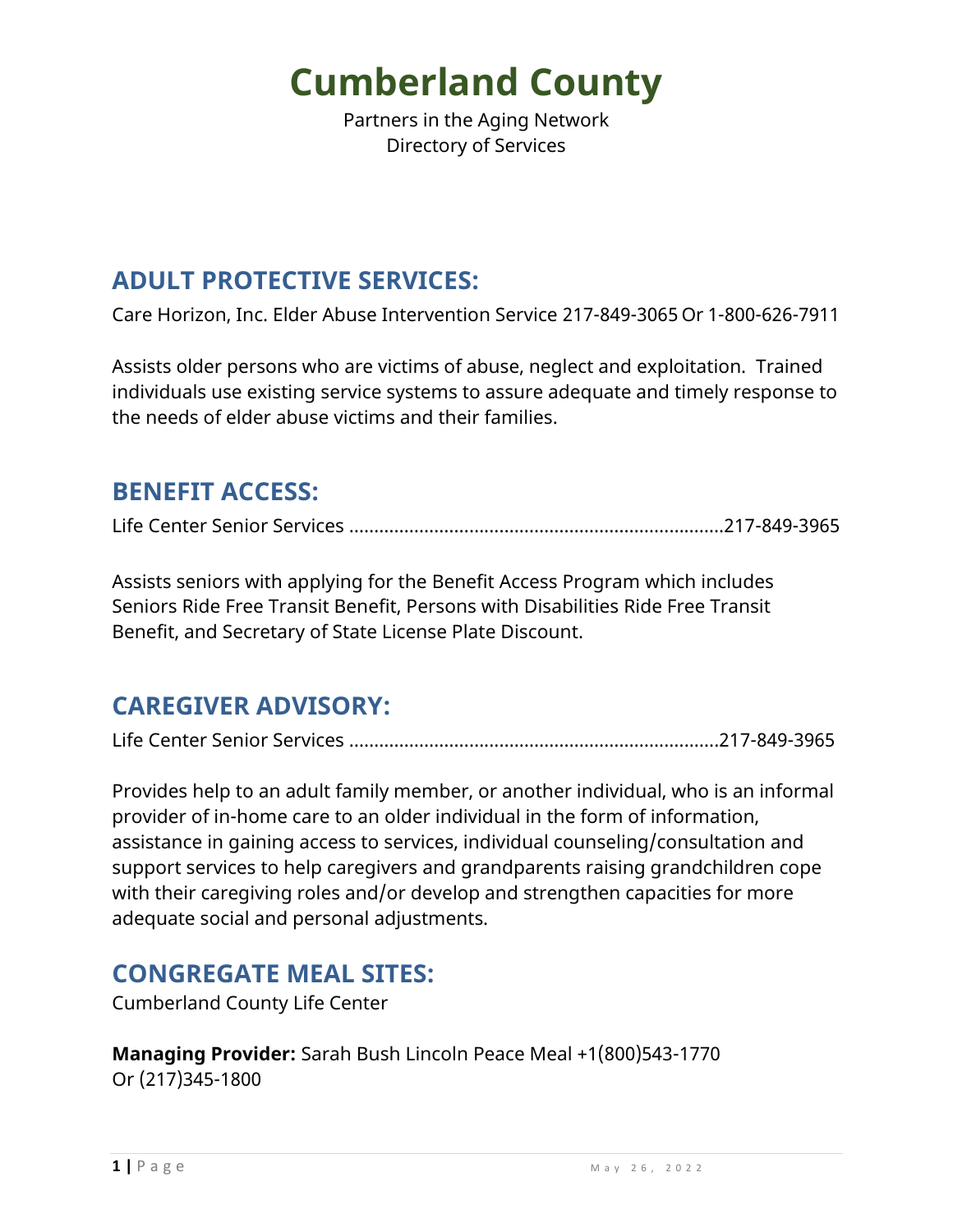Partners in the Aging Network Directory of Services

Nutritious meals served at familiar locations, such as senior centers, to promote health and reduce isolation.

### **COMPREHENSIVE CARE COORDINATION (CCU):**

CCSI-Case Coordination LLC…...………….………………………………………...…...217-774-7885

If you are in need of services, a Case Manager will come to your home and talk with you and your family about your needs and what services are available to meet those needs. An older person in need of services would first meet with a case manager to discuss what kinds of activities he or she can do on their own, as well as those that would require help. The case manager can then identify services that could help the client continue living in their own home. For instance, an individual may need home-delivered meals or transportation to doctor appointments, help with medications, household chores or bathing. The case manager can help arrange these services in a "package" so that the older person can continue to live independently. The case manager is key to developing a plan of care and linking with other agencies that actually provide the care. Designed to help the older person stay in their home as long as possible.

#### **DISABILITY SERVICES:**

\*Not an ECIAAA Funded Service

SAIL Center for Independent Living………………………217-345-7245 Or 1-800-358-8080

Provides assistance to persons with disabilities. Centers for Independent Living are community-based, non-residential non-profit organizations by and for persons with disabilities, that help people with disabilities achieve maximum independence in work, school, housing and every other part of life.

### **HOME DELIVERED MEALS:**

Peace Meal…………………………………………………………...217-345-1800 Or 1-800-543-1770

Nutritious meals provided to older persons who are home-bound because of illness, physical or mental impairment or otherwise isolated.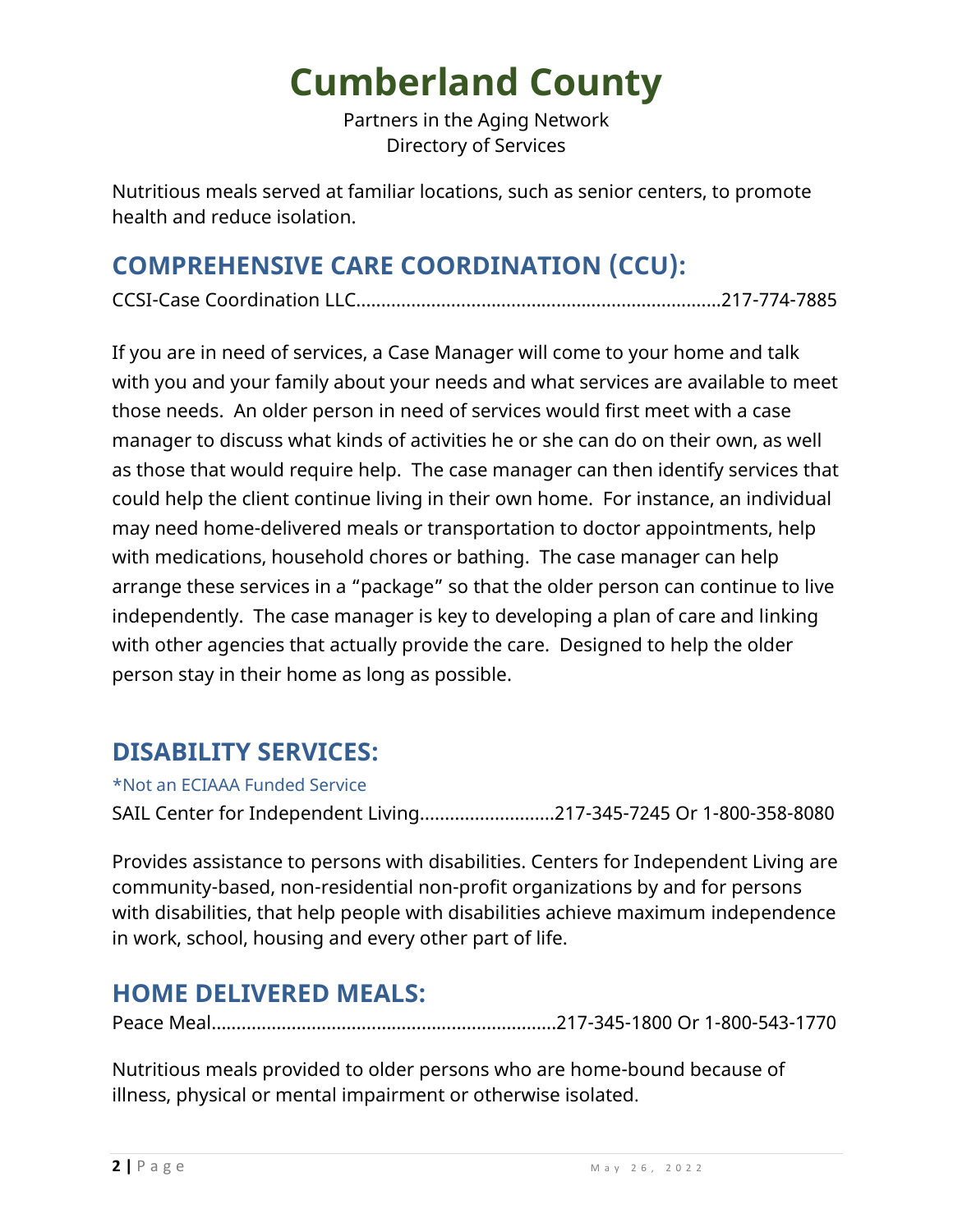Partners in the Aging Network Directory of Services

#### **LEGAL SERVICES:**

Land of Lincoln Legal Assistance……………………………217-356-1351 Or 1-800-747-5523

Advocates for and provides assistance with basic civil needs of an older person. Assistance can be provided to help in cases of elder abuse and neglect, financial exploitation, consumer fraud, landlord/tenant relationships and public benefit programs. Criminal, real estate and damage award cases cannot be handled by legal assistance.

#### **LONG-TERM CARE OMBUDSMAN:**

East Central Illinois Area Agency on Aging….…………...309-829-2065 Or 800-888-4456 **Wendy Lisanby ext. 1205** 

Designed to protect the rights and needs of older persons living in a long-term care facility (nursing home). The Ombudsman receives, investigates, and resolves complaints while protecting the resident's privacy.

#### **RESPITE SERVICES:**

Community Care Systems, Inc. ………….………………………………………...…...217-774-7885

Provides temporary, substitute care or supervision of a functionally impaired person. Allows the primary caregiver time away to complete other tasks without disruption of the care of the individual.

### **SENIOR INFORMATION SERVICES/COORDINATED POINT OF ENTRY:**

Life Center Senior Services………………….……………………………………………217-849-3965

Provides information to help maintain seniors in the least restrictive environment. Directs callers to agencies that can provide the services they need.